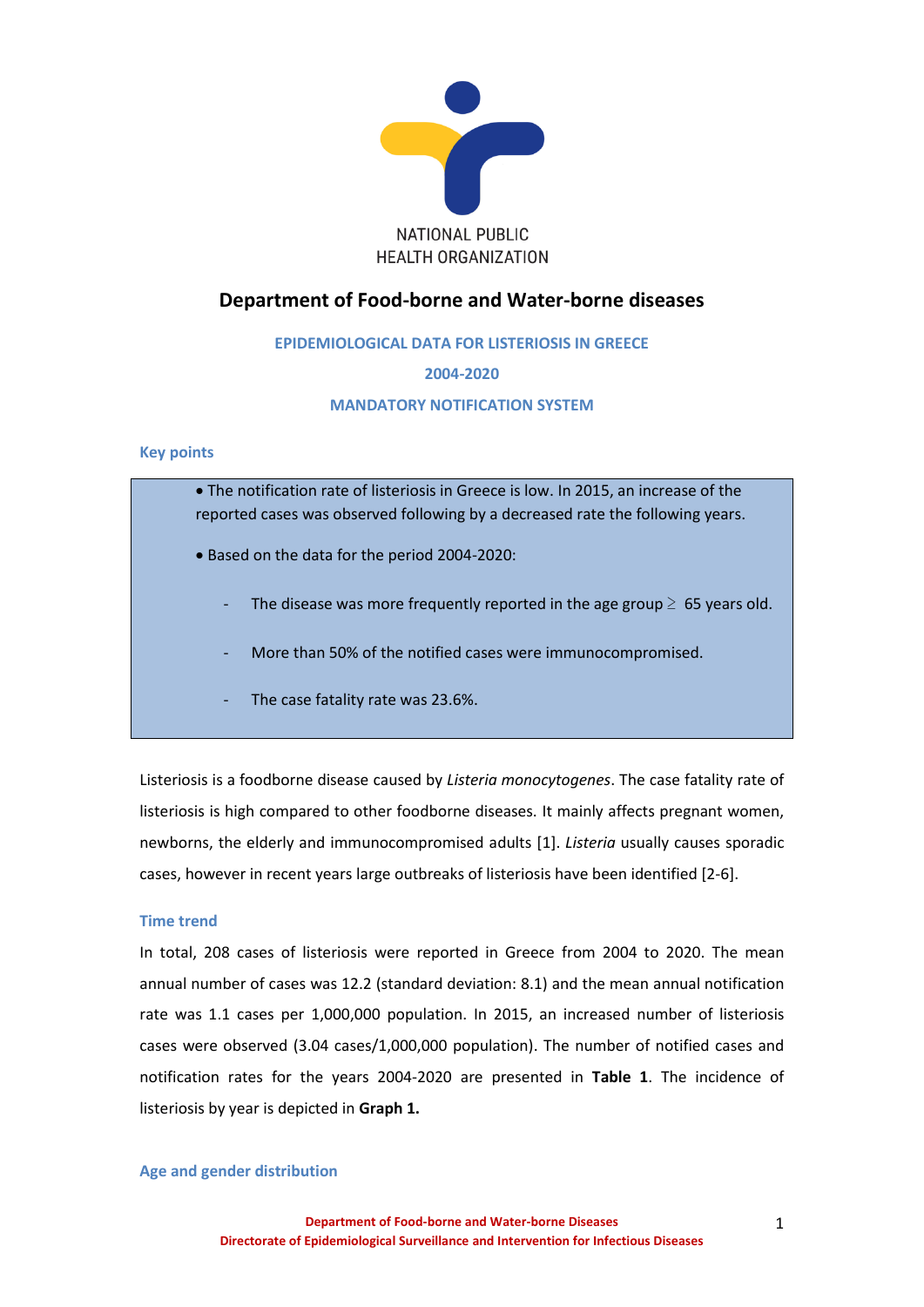For the period 2004-2020, the highest mean annual notification rate of the disease regarded the age group of  $\geq 65$  years old (3.2/1,000,000 population) followed by the age group of 0-4 years old (1.4/1,000,000 population). During the same period, the mean annual notification rate was 1.3 cases/1,000,000 population for males and 1 case/1,000,000 population for females. The notification rate of the disease by gender and age group (0-4, 5-14, 15-24, 25- 44, 45-64, 65+ years) is depicted in **Graph 2**.

#### **Seasonality**

The mean monthly notification rate of the disease for 2004-2020 increased during spring, with a peak in March and gradually decreased in the following months presenting a second peak in August (**Graph 3**).

### **Geographical distribution**

The geographical region of Attica had the highest mean annual notification rate for 2004- 2020 (1.6/1,000,000 population), and Central Greece (1/1,000,000 population), Aegean islands/Crete (0.9/1,000,000 population) and Northern Greece (0.6/1,000,000 population) the lowest.

#### **Risk factors/Outcome**

One hundred and nine (52.6%) of the overall reported listeriosis cases, were immunocompromised, 8 (3.9%) were pregnant and 5 (2.4%) were newborns. Two (1%) cases of miscarriage and 1 (0.5%) case of premature birth were reported. Among cases with known outcome (n=191), 45 (23.6%) deaths were recorded.

### **Conclusion**

The notification rate of listeriosis is low in Greece (1.9 case per 1,000,000 population for the year 2020). The mean notification rate in the EU and EEA/EFTA countries was 4.6 cases per 1,000,000 population for the year 2019 [7]. When interpreting this difference, the surveillance systems' probable under-reporting should be considered. The age distribution, the high percentage of immunocompromised people among cases, the high case fatality, and the observed increase in the year 2015 are findings compatible with those of other European countries [8].

The observed increase in 2015 has reinforced the collaboration of the involved public health authorities. The aim of the collaboration is the timely detection of cases/outbreaks of listeriosis and the protection of the immunocompromised population and pregnant women [9] by taking the appropriate public health measures.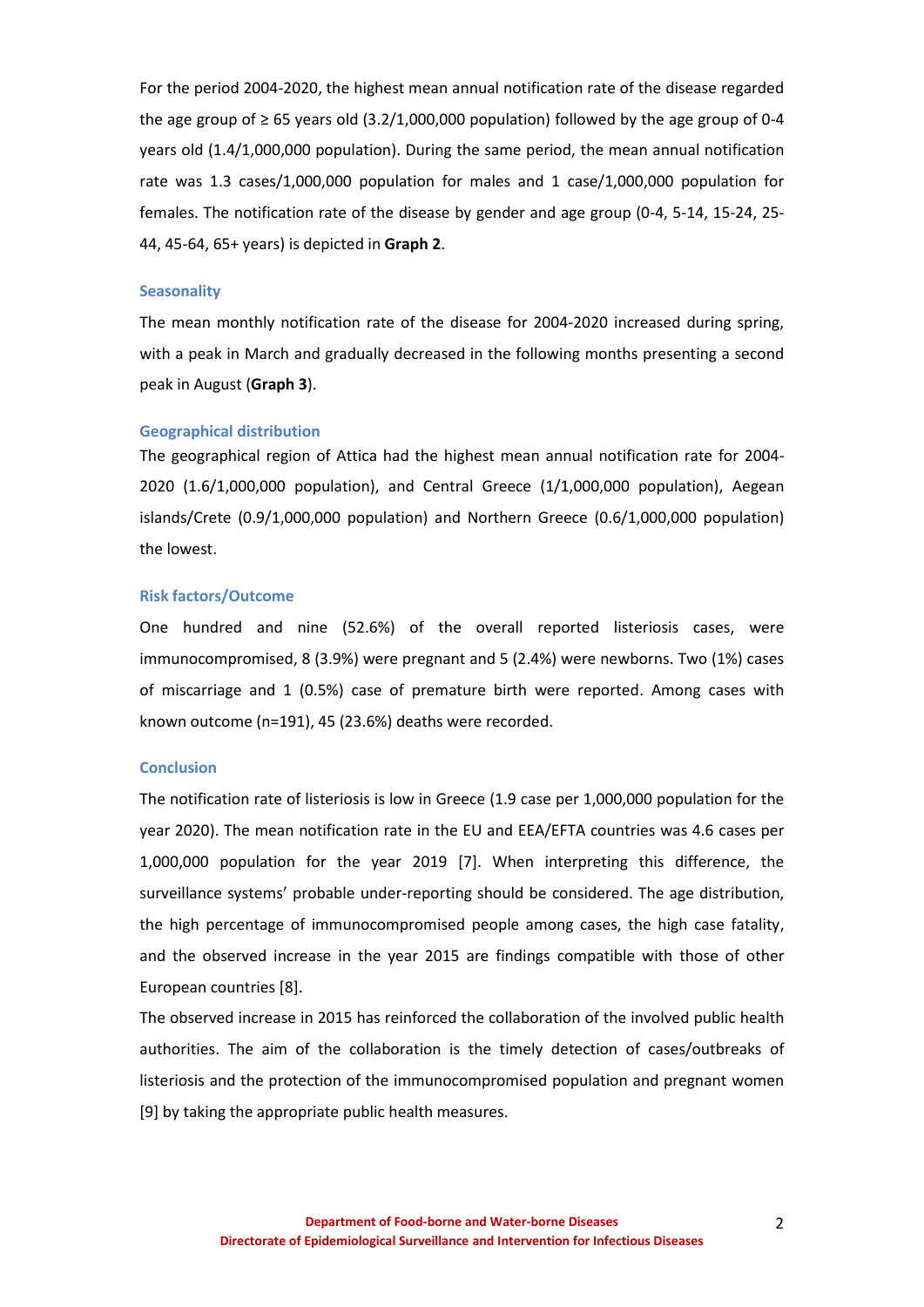#### **References**

[1] Heymann D, MD. Control of Communicable Diseases Manual. 20th Edition, 2015, American Public Health Association.

[2] Centers for Disease Control and Prevention (CDC). Vital signs: Listeria illnesses, deaths, [and outbreaks--United States, 2009-2011.](http://www.ncbi.nlm.nih.gov/pubmed/23739339) MMWR Morb Mortal Wkly Rep 2013 7;62(22):448-52.

[3] [Rietberg K,](https://www.ncbi.nlm.nih.gov/pubmed/?term=Rietberg%20K%5BAuthor%5D&cauthor=true&cauthor_uid=27586030) [Lloyd J,](https://www.ncbi.nlm.nih.gov/pubmed/?term=Lloyd%20J%5BAuthor%5D&cauthor=true&cauthor_uid=27586030) [Melius B,](https://www.ncbi.nlm.nih.gov/pubmed/?term=Melius%20B%5BAuthor%5D&cauthor=true&cauthor_uid=27586030) [Wyman P,](https://www.ncbi.nlm.nih.gov/pubmed/?term=Wyman%20P%5BAuthor%5D&cauthor=true&cauthor_uid=27586030) [Treadwell R,](https://www.ncbi.nlm.nih.gov/pubmed/?term=Treadwell%20R%5BAuthor%5D&cauthor=true&cauthor_uid=27586030) [Olson G,](https://www.ncbi.nlm.nih.gov/pubmed/?term=Olson%20G%5BAuthor%5D&cauthor=true&cauthor_uid=27586030) [Kang MG,](https://www.ncbi.nlm.nih.gov/pubmed/?term=Kang%20MG%5BAuthor%5D&cauthor=true&cauthor_uid=27586030) [Duchin JS.](https://www.ncbi.nlm.nih.gov/pubmed/?term=Duchin%20JS%5BAuthor%5D&cauthor=true&cauthor_uid=27586030) Outbreak of Listeria monocytogenes infections linked to a pasteurized ice cream product served to hospitalized patients. [Epidemiol Infect.](https://www.ncbi.nlm.nih.gov/pubmed/27586030) 2016;144(13):2728-31.

[4] Self JL, Conrad A, Stroika S, Jackson A, Burnworth L, Beal J, Wellman A, Jackson KA, Bidol S, Gerhardt T, Hamel M, Franklin K, Kopko C, Kirsch P, Wise ME, Basler C. [Notes from the](https://www.ncbi.nlm.nih.gov/pubmed/27559935)  [Field: Outbreak of Listeriosis Associated with Consumption of Packaged Salad -](https://www.ncbi.nlm.nih.gov/pubmed/27559935) United States [and Canada, 2015-2016.](https://www.ncbi.nlm.nih.gov/pubmed/27559935) MMWR Morb Mortal Wkly Rep. 2016 26;65(33):879-81.

[5] Awofisayo-Okuyelu A, Arunachalam N, Dallman T, Grant KA, Aird H, McLauchlin J, Painset A, Amar C. [An Outbreak of Human Listeriosis in England between 2010 and 2012 Associated](https://www.ncbi.nlm.nih.gov/pubmed/27296419)  [with the Consumption of Pork Pies.](https://www.ncbi.nlm.nih.gov/pubmed/27296419) J Food Prot. 2016;79(5):732-40.

[6] Marini E, Magi G, Vincenzi C, Manso E, Facinelli B. [Ongoing outbreak of invasive listeriosis](https://www.ncbi.nlm.nih.gov/pubmed/27168589)  [due to serotype 1/2a Listeria monocytogenes, Ancona province, Italy, January 2015 to](https://www.ncbi.nlm.nih.gov/pubmed/27168589)  [February 2016.](https://www.ncbi.nlm.nih.gov/pubmed/27168589) Euro Surveill. 2016 28;21(17).

[7] European Centre for Disease Prevention and Control. Surveillance Atlas of Infectious Diseases. Listeriosis - Data by Country and Year. Current time period: 2019. Available from: <http://ecdc.europa.eu/en/data-tools/atlas/Pages/atlas.aspx>

[8] EFSA and ECDC (European Food Safety Authority and European Centre for Disease Prevention and Control), 2021. The European Union One Health 2019 Zoonoses Report. EFSA Journal 2021;19(2):6406, 286 pp.<https://doi.org/10.2903/j.efsa.2021.6406>

[9] National Public Health Organization (EODY). Listeriosis and pregnancy. The foods a pregnant woman should avoid during pregnancy. Available from: [https://eody.gov.gr/listeriosi-kai-egkymosyni-ti-prepei-na-prosechei-mia-egkyos-kata-ti](https://eody.gov.gr/listeriosi-kai-egkymosyni-ti-prepei-na-prosechei-mia-egkyos-kata-ti-diarkeia-tis-kyisis/)[diarkeia-tis-kyisis/](https://eody.gov.gr/listeriosi-kai-egkymosyni-ti-prepei-na-prosechei-mia-egkyos-kata-ti-diarkeia-tis-kyisis/)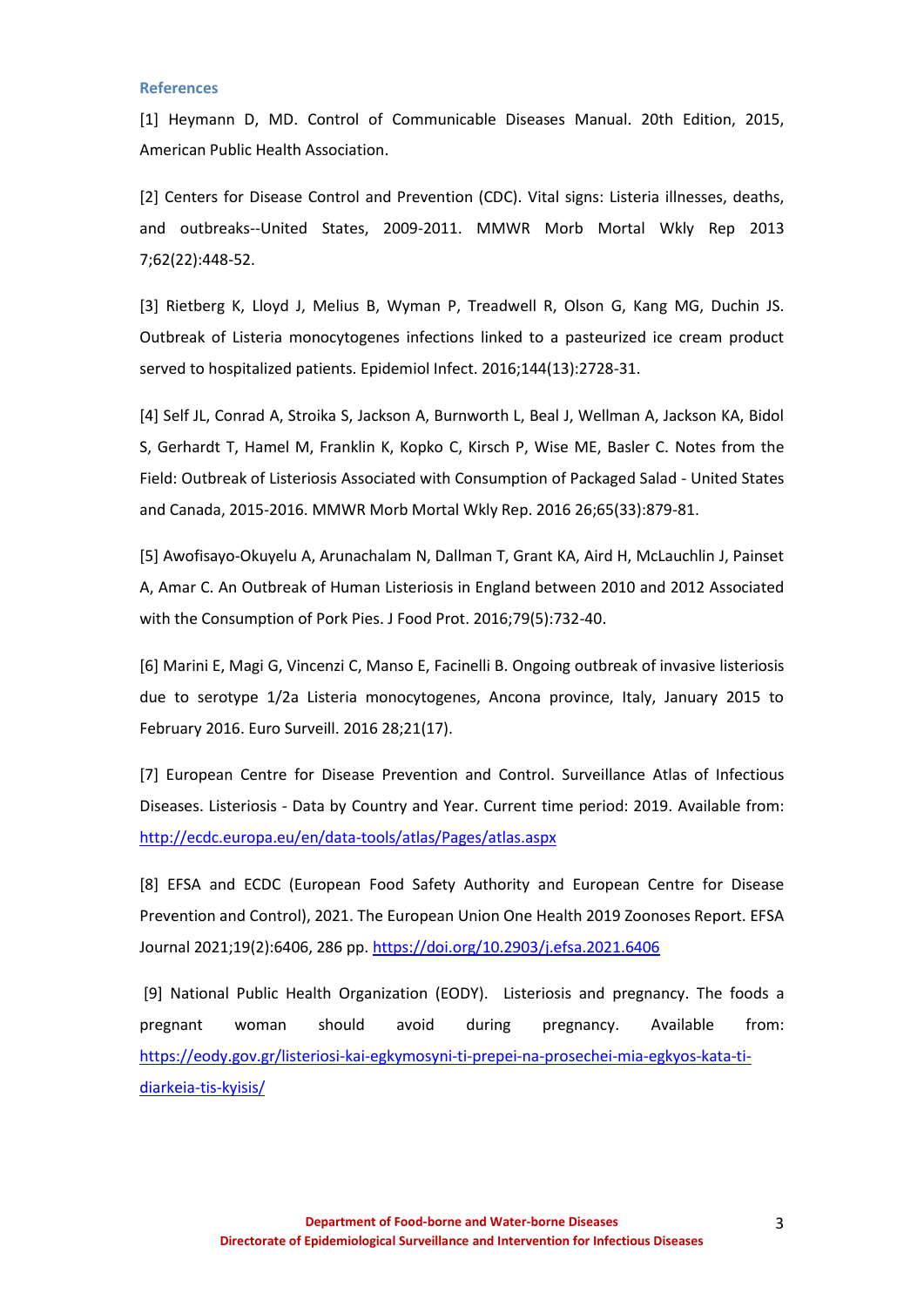| Year         | Number of cases | Annual notification rate<br>(per 1,000,000 population) |
|--------------|-----------------|--------------------------------------------------------|
| 2004         | 3               | 0.3                                                    |
| 2005         | 8               | 0.7                                                    |
| 2006         | $\overline{7}$  | 0.6                                                    |
| 2007         | 10              | 0.9                                                    |
| 2008         | $\mathbf{1}$    | 0.1                                                    |
| 2009         | 4               | 0.4                                                    |
| 2010         | 10              | 0.9                                                    |
| 2011         | 10              | 0.9                                                    |
| 2012         | 11              | 1.0                                                    |
| 2013         | 10              | 0.9                                                    |
| 2014         | 10              | 0.9                                                    |
| 2015         | 35              | 3.2                                                    |
| 2016         | 20              | 1.8                                                    |
| 2017         | 21              | 1.9                                                    |
| 2018         | 20              | 1.8                                                    |
| 2019         | 10              | 0.9                                                    |
| 2020         | 20              | 1.9                                                    |
| <b>Total</b> | 208             | $1.1*$                                                 |

**Table 1.** Annual number of notified cases and notification rate of listeriosis in Greece, Mandatory Notification System, 2004-2020.

\*Mean annual notification rate for the period 2004-2020



**Graph 1.** Annual notification rate of listeriosis in Greece (number of cases per 1,000,000 population), Mandatory Notification System, 2004-2020.